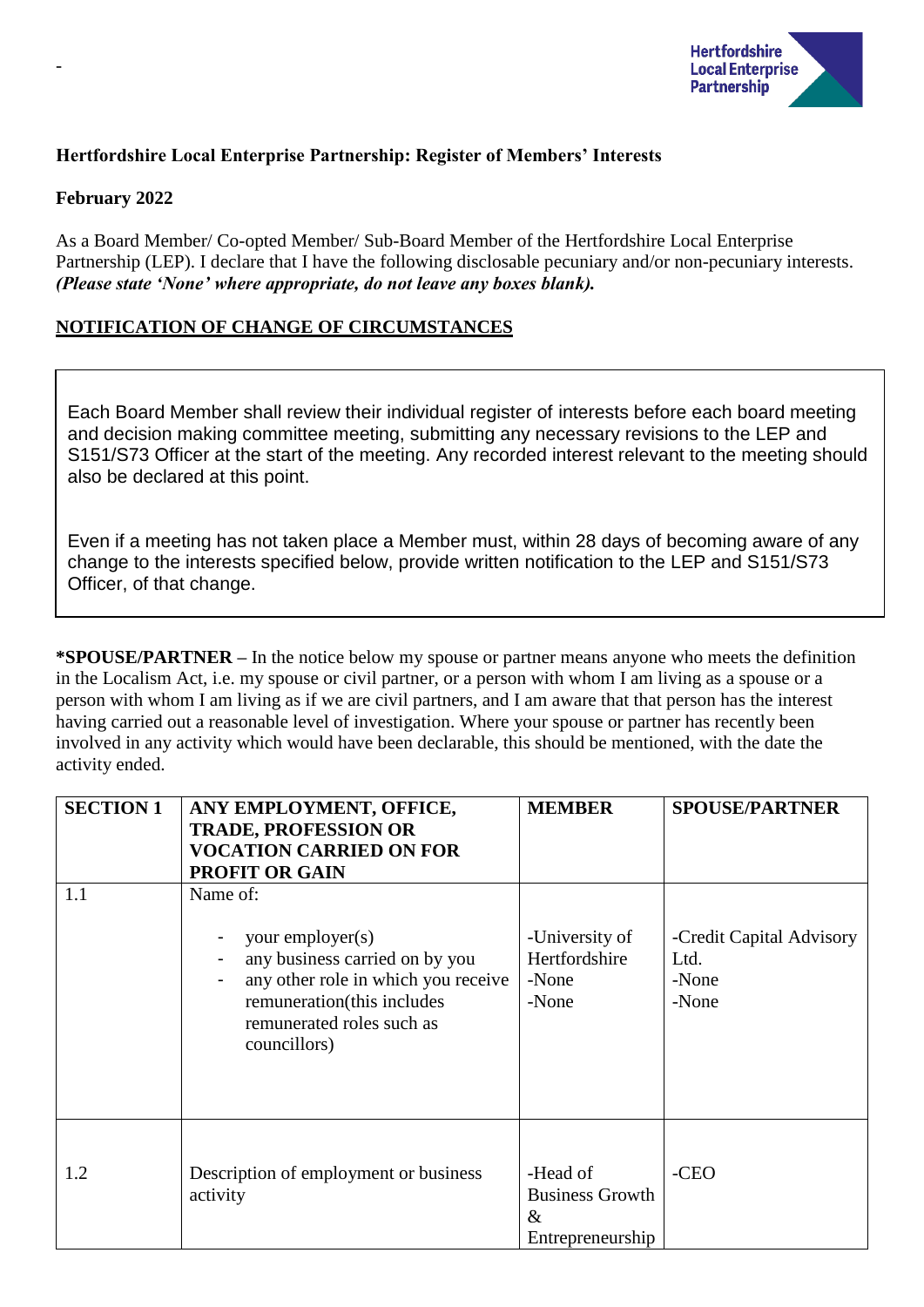

| The name of any firm in which you are a                                                                                                                                                                                                                                                                                                                                                                                                                                                                                                                                                                                                             |               |                       |
|-----------------------------------------------------------------------------------------------------------------------------------------------------------------------------------------------------------------------------------------------------------------------------------------------------------------------------------------------------------------------------------------------------------------------------------------------------------------------------------------------------------------------------------------------------------------------------------------------------------------------------------------------------|---------------|-----------------------|
| partner                                                                                                                                                                                                                                                                                                                                                                                                                                                                                                                                                                                                                                             | $-NA$         | $-NA$                 |
| The name of any company for which you<br>are a remunerated director                                                                                                                                                                                                                                                                                                                                                                                                                                                                                                                                                                                 | $-NA$         | $-NA$                 |
| <b>SPONSORSHIP</b>                                                                                                                                                                                                                                                                                                                                                                                                                                                                                                                                                                                                                                  | <b>MYSELF</b> | <b>SPOUSE/PARTNER</b> |
| Any financial benefit obtained (other than<br>from the LEP) which is paid as a result of<br>carrying out duties as a Member.<br>This includes any payment or financial<br>benefit from a Trade Union within the<br>meaning of the Trade Union and Labour<br>Relations (Consolidation) Act 1992 (a)                                                                                                                                                                                                                                                                                                                                                  | -None         | -None                 |
| <b>CONTRACTS</b>                                                                                                                                                                                                                                                                                                                                                                                                                                                                                                                                                                                                                                    | <b>MYSELF</b> | <b>SPOUSE/PARTNER</b> |
| Any contract for goods, works or services<br>with the LEP which has not been fully<br>discharged by any organisation named at<br>1.1                                                                                                                                                                                                                                                                                                                                                                                                                                                                                                                | -None         | -None                 |
| Any contract for goods, works or services<br>entered into by any organisation named at<br>1.1 where either party is likely to have a<br>commercial interest in the outcome of the<br>business being decided by the LEP in the<br>forthcoming meeting.                                                                                                                                                                                                                                                                                                                                                                                               |               |                       |
| <b>LAND OR PROPERTY</b>                                                                                                                                                                                                                                                                                                                                                                                                                                                                                                                                                                                                                             | <b>MYSELF</b> | <b>SPOUSE/PARTNER</b> |
| Any interest you or any organisation listed<br>at 1.1 may have in land or property which<br>is likely to be affected by a decision made<br>by the LEP.<br>This would include, within the area of the<br>LEP:<br>Any interest in any land in the LEP<br>areas, including your place(s) of<br>residency<br>Any tenancy where the landlord is<br>the LEP and the tenant is a body in<br>which relevant person has a<br>beneficial interest<br>Any licence for a month or longer<br>to occupy land owned by the LEP<br>For property interests, please state the first<br>part of the postcode and the Local<br>Authority where the property resides. If | -None         | -None                 |
|                                                                                                                                                                                                                                                                                                                                                                                                                                                                                                                                                                                                                                                     |               |                       |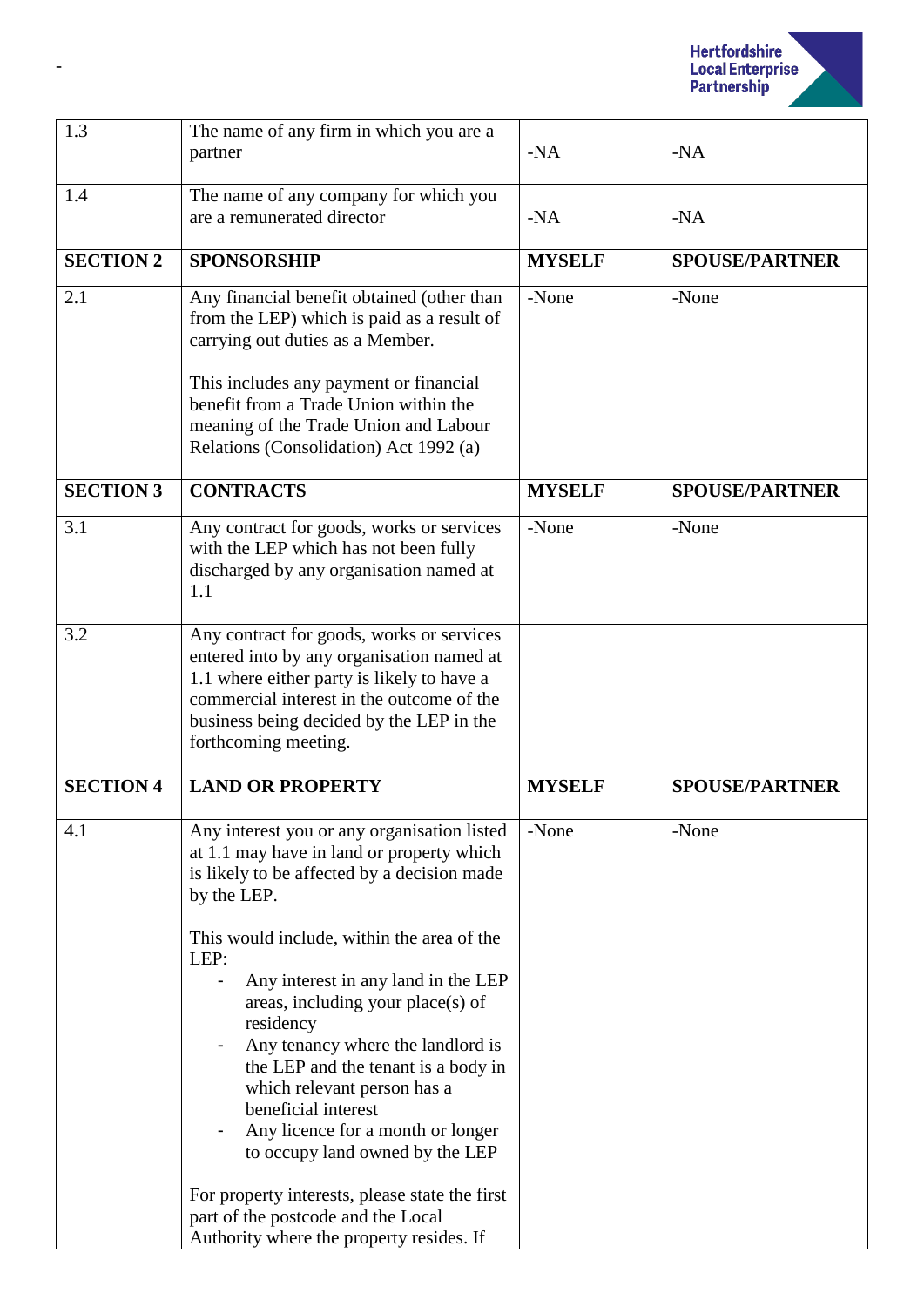

|                  | you own/lease more than one property in a<br>single postcode area, please state this.                                                                                                                                                                                                                                                                                                                                                                                                                                                                                                             |               |                       |
|------------------|---------------------------------------------------------------------------------------------------------------------------------------------------------------------------------------------------------------------------------------------------------------------------------------------------------------------------------------------------------------------------------------------------------------------------------------------------------------------------------------------------------------------------------------------------------------------------------------------------|---------------|-----------------------|
| <b>SECTION 5</b> | <b>SECURITIES</b>                                                                                                                                                                                                                                                                                                                                                                                                                                                                                                                                                                                 | <b>MYSELF</b> | <b>SPOUSE/PARTNER</b> |
| 5.1              | Any interest in securities of an<br>organisation under 1.1 where:-<br>(a) that body (to my knowledge) has a<br>place of business or land in the<br>area of the LEP; and<br>(b) either-<br>the total nominal value of<br>(i)<br>the securities exceeds<br>£25,000 or one hundredth<br>of the total issued share<br>capital of that body or;<br>if the share capital of that<br>(ii)<br>body is of more than one<br>class, the total nominal<br>value of the shares of any<br>one class in which has an<br>interest exceeds one<br>hundredth of the total<br>issued share capital of that<br>class. | -None         | -None                 |
| <b>SECTION 6</b> | <b>GIFTS AND HOSPITALITY</b>                                                                                                                                                                                                                                                                                                                                                                                                                                                                                                                                                                      | <b>MYSELF</b> | <b>SPOUSE/PARTNER</b> |
| 6.1              | Any gifts and/or hospitality received as a<br>result of membership of the LEP (above<br>the value of $£50)$                                                                                                                                                                                                                                                                                                                                                                                                                                                                                       | -None         | -None                 |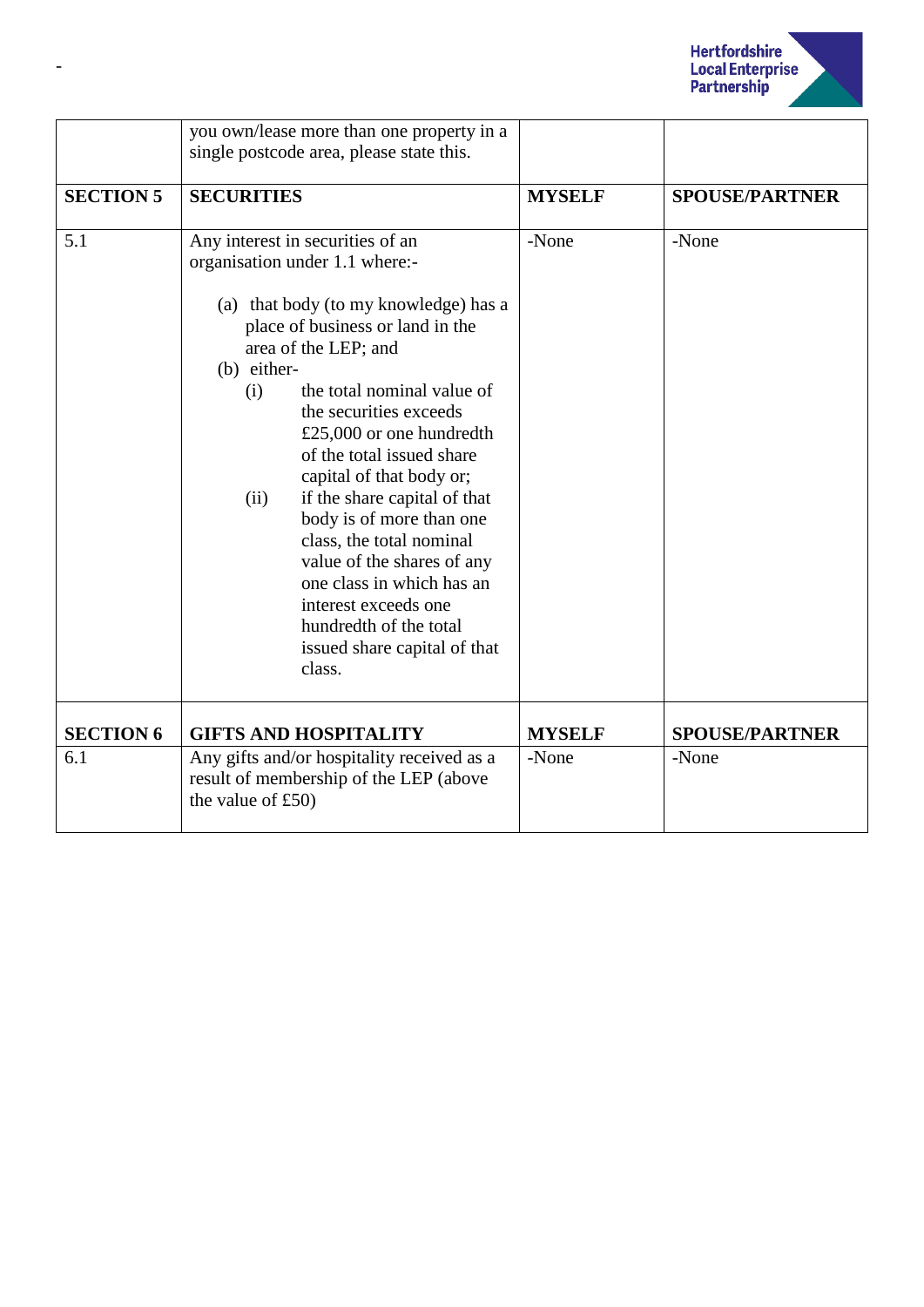

## **OTHER INTERESTS**

## **Membership of Organisations**

I am a member of, or I am in a position of general control, a trustee of, or participate in the management of:

1. Any body to which I have been appointed or nominated by the LEP:

None

-

2. Any body exercising functions of a public nature - eg school governing body or another LEP:

Dacorum Recovery Board (representing UH) Hertfordshire & West Essex ICS Health Inequalities Workstream Group (representing UH) One Watford for Business Group (representing UH) Herts IQ (representing UH) UK Innovation Corridor (representing UH)

3. Any body directed to charitable purposes:

None

4. Any body, one of whose principal purposes includes the influence of public opinion or policy (including any political party or trade union):

None

5. Any local authority (please state any interests you hold as LA leaders/cabinet members for LA land, resources and the LA's commercial interests):

None

6. Any other interest which I hold which might reasonably be likely to be perceived as affecting my conduct or influencing my action in relation to my role.

None